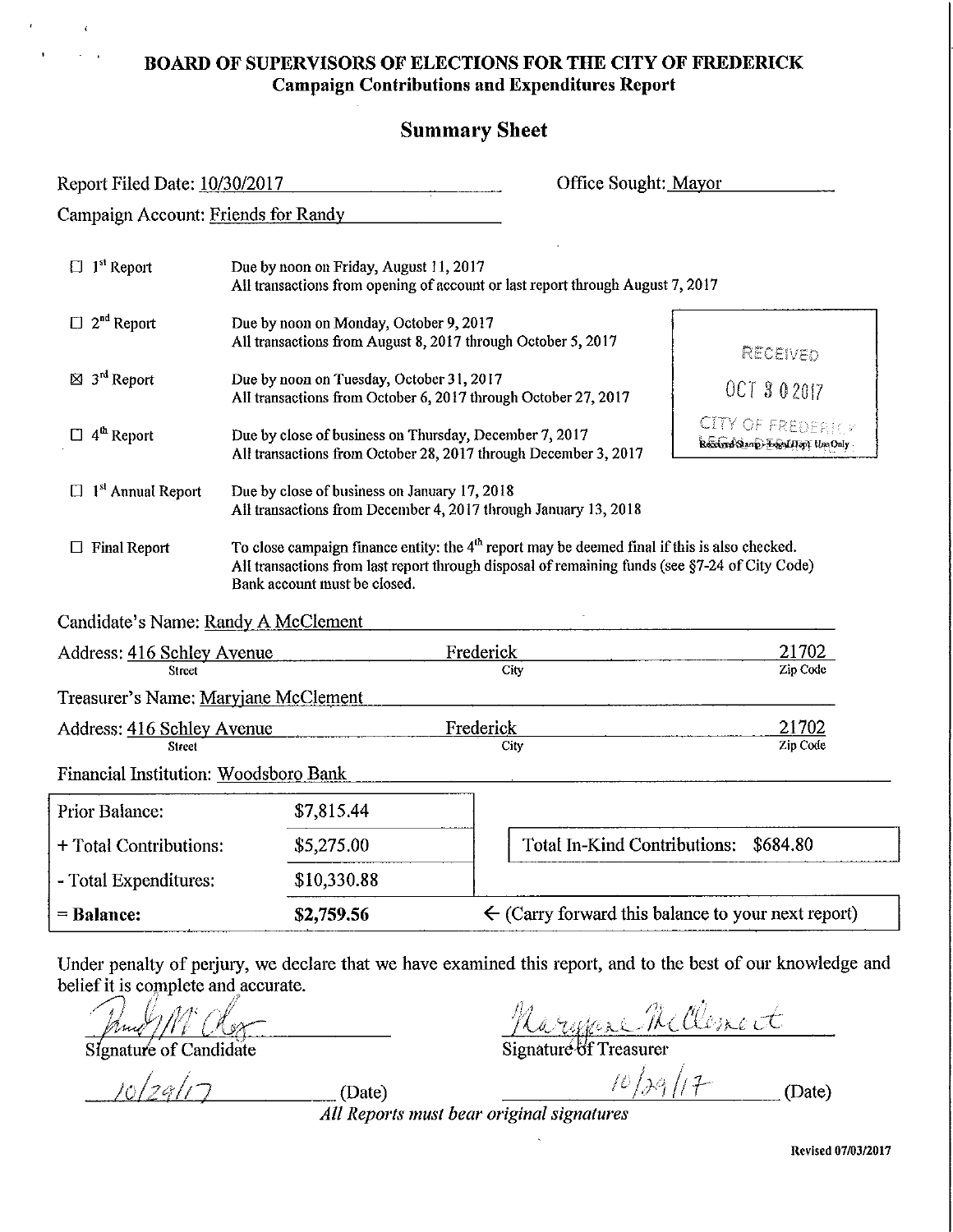### **Contributions**  (Do Not Include In-Kind)

Campaign Account: Friends for Randy

 $\mathcal{F}^{\mathcal{G}}_{\mathcal{G}}(x)$  ,  $\mathcal{F}^{\mathcal{G}}_{\mathcal{G}}(x)$ 

 $\mathbf{r}^{\top}$ 

 $\sim 10^{11}$  km s  $^{-1}$ 

| <b>Date</b>     |                                                           |                            |
|-----------------|-----------------------------------------------------------|----------------------------|
| <b>Received</b> | <b>Name and Address of Contributor</b>                    | <b>Contribution Amount</b> |
| 10/06/2017      | George B Delaplaine, Jr.<br>11732 Old Annapolis Road      | 1,000.00                   |
|                 | Frederick, MD 21701                                       |                            |
| 10/08/2017      | Thomas M & Billie S Stokes                                | 100.00                     |
|                 | 2022 Chapel Ct                                            |                            |
|                 | Frederick, MD 21702                                       |                            |
| 10/07/2017      | Earl Mackintosh                                           | 250.00                     |
|                 | 1005 Buckeystown Pike                                     |                            |
|                 | Adamstown, MD 21710                                       |                            |
| 10/09/2017      | James Warfield                                            | 500.00                     |
|                 | 1 Waverly Drive                                           |                            |
|                 | Frederick, MD 21702                                       |                            |
| 10/11/2017      | <b>Realtors Political Action Committee</b>                | 1,000.00                   |
|                 | (Maryland)                                                |                            |
|                 | 200 Harry S Truman Pkwy, Suite 200<br>Annapolis, MD 21401 |                            |
| 10/13/2017      | Patrick O'Brien                                           | 150.00                     |
|                 | 911 Sweet Gum Court                                       |                            |
|                 | Frederick, MD 21701                                       |                            |
| 10/14/2017      | <b>Karlys Kline</b>                                       | 250.00                     |
|                 | 35 East All Saints Street, Unit 304                       |                            |
|                 | Frederick, MD 21701                                       |                            |
| 10/17/2017      | <b>Harold Perkins</b>                                     | 50.00                      |
|                 | 50 Citizens Way, Suite 400                                |                            |
|                 | Frederick, MD 21701                                       |                            |
| 10/19/2017      | Dan Shykind                                               | 500.00                     |
|                 | 74 South Market Street<br>Downtown Piano Works            |                            |
|                 | Frederick, MD 21701                                       |                            |
| 10/20/2017      | James Cretti                                              | 75.00                      |
|                 | 2620 Mill Race Road                                       |                            |
|                 | Frederick, MD 21701                                       |                            |
| 10/20/2017      | Riverside Liquors                                         | 250.00                     |
|                 | 1299A Riverbend Way                                       |                            |
|                 | Frederick, MD 21701                                       |                            |
| 10/21/2017      | Melissa McClement Campbell                                | 250.00                     |
|                 | 372 Waverly Lane<br>Richmond Hill, GA 31324               |                            |
|                 |                                                           |                            |
|                 |                                                           | 4,375.00                   |
|                 | <b>TOTALS THIS PAGE</b>                                   |                            |

Revised 0710312017

 $\ddot{\phantom{a}}$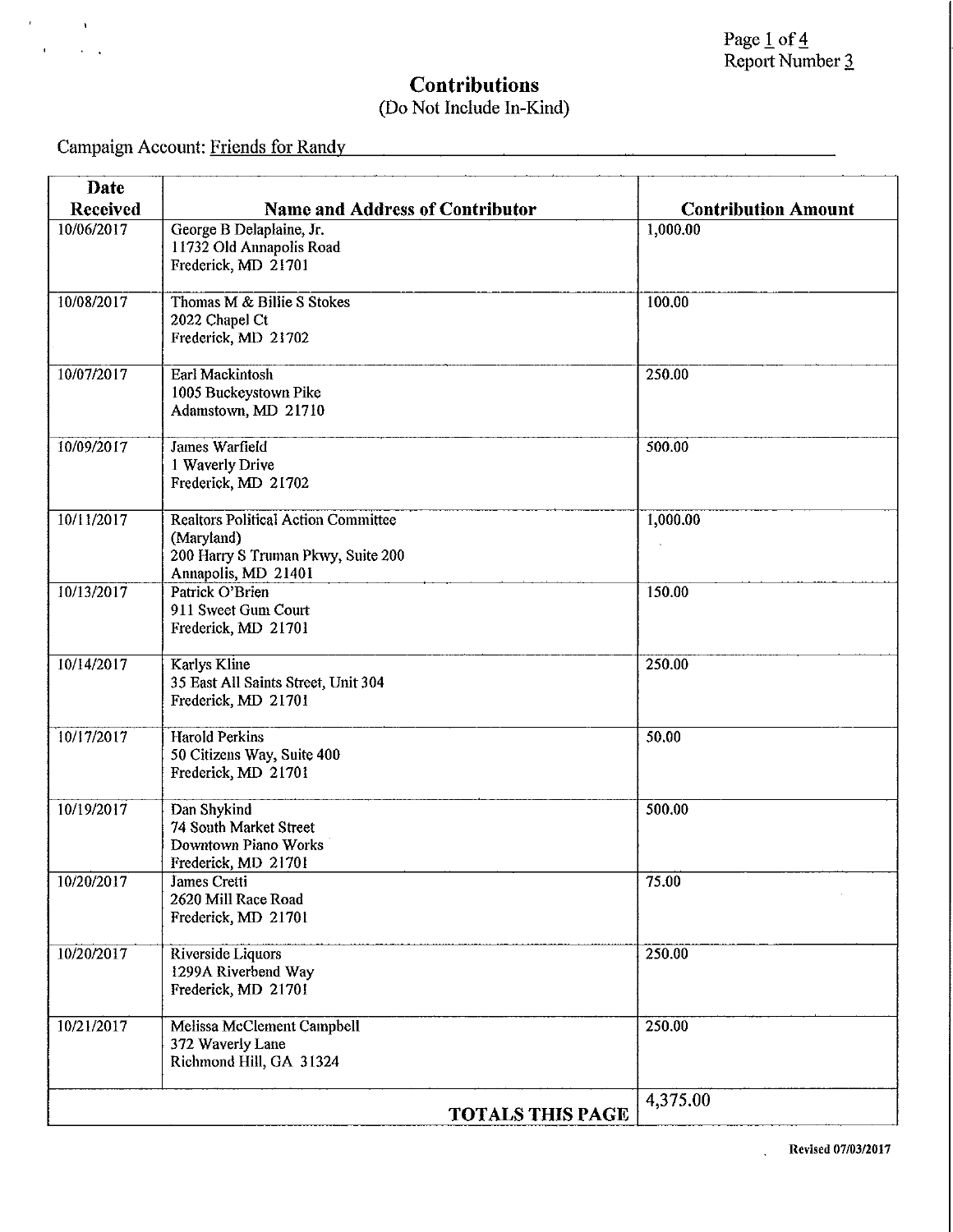## **Contributions**  (Do Not Include In-Kind)

Campaign Account: "-F-"'ri"'en"'d"'s'-cfi"'o"'-r."-R"'a""n"'dyl--\_\_\_\_\_\_\_\_\_\_\_\_\_\_\_\_\_\_\_\_\_\_\_\_ \_

 $\epsilon$  .

 $\sim$   $\sim$   $\sim$   $\sim$   $\sim$  $\ddot{\phantom{a}}$  $\ddot{\phantom{a}}$ 

| <b>Date</b>                   |                                                                  |                                      |
|-------------------------------|------------------------------------------------------------------|--------------------------------------|
| <b>Received</b><br>10/21/2017 | <b>Name and Address of Contributor</b><br><b>Clayton Minnick</b> | <b>Contribution Amount</b><br>100.00 |
|                               | 8103 Overlook Ct                                                 |                                      |
|                               | Frederick, MD 21702                                              |                                      |
| 10/21/2017                    | Carlo N Serio                                                    | 200.00                               |
|                               | Catinca Nastovici                                                |                                      |
|                               | 247 Dill Avenue<br>Frederick, MD 21701                           |                                      |
| 10/21/2017                    | Patrick Magaha                                                   | 100.00                               |
|                               | 1735 Fletchers Dr                                                |                                      |
|                               | Point of Rocks, MD 21777                                         |                                      |
| 10/21/2017                    | Robert J. McCutcheon                                             | 100.00                               |
|                               | 13 South Wisner Street                                           |                                      |
|                               | P.O. Box 243<br>Frederick, MD 21705                              |                                      |
| 10/21/2017                    | David Severn                                                     | 100.00                               |
|                               | 4620 Deer Spring Road                                            |                                      |
|                               | Middletown, MD 21769                                             |                                      |
| 10/26/2017                    | Jeremy Holder                                                    | 100.00                               |
|                               | 17568 Millers Sawmill Road                                       |                                      |
|                               | Sharpsburg, MD 21782                                             |                                      |
| 10/27/2017                    | Neil Sandler                                                     | 100.00                               |
|                               | Spokes<br>5911 Jefferson Blvd                                    |                                      |
|                               | Frederick, MD 21703                                              |                                      |
| 10/27/2017                    | Ole Mink Farm Inc.                                               | 100.00                               |
|                               | 12806 Mink Farm Rd                                               |                                      |
|                               | Thurmont, MD 21788                                               |                                      |
|                               |                                                                  |                                      |
|                               |                                                                  |                                      |
|                               |                                                                  |                                      |
|                               |                                                                  |                                      |
|                               |                                                                  |                                      |
|                               |                                                                  |                                      |
|                               |                                                                  |                                      |
|                               |                                                                  |                                      |
|                               |                                                                  |                                      |
|                               |                                                                  |                                      |
|                               |                                                                  | 900.00                               |
|                               | <b>TOTALS THIS PAGE</b>                                          |                                      |

 $\hat{\boldsymbol{\epsilon}}$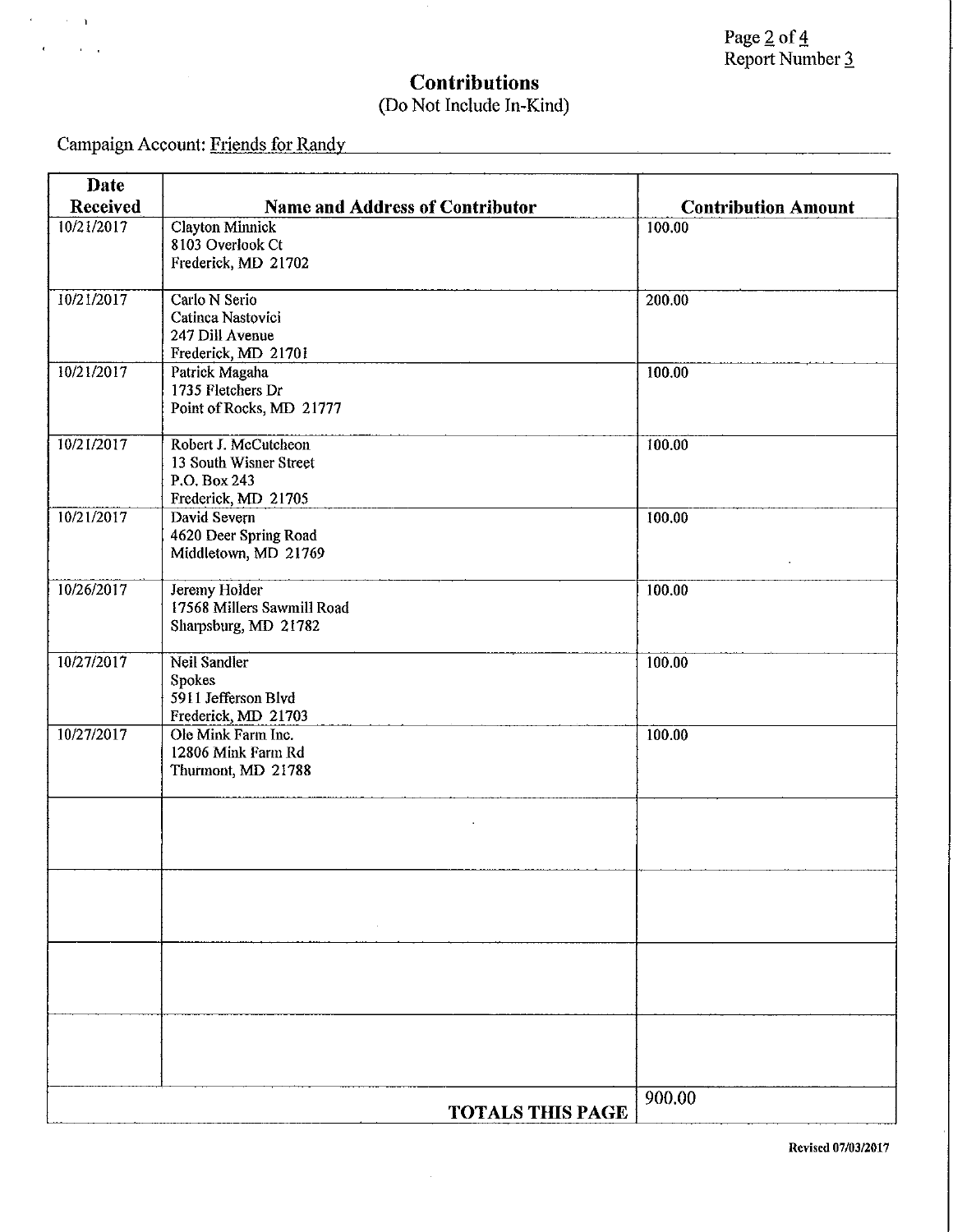# Expenditures

Campaign Account: Friends for Randy

 $\epsilon = 1$ 

 $\epsilon$ 

 $\mathbf{r}=\mathbf{r}$ 

| <b>Date</b> | <b>Name and Address of Payee</b>                                                       | <b>Nature of Expenditure</b> | <b>Amount</b> |
|-------------|----------------------------------------------------------------------------------------|------------------------------|---------------|
| 10/09/2017  | <b>Signs by Tomorrow</b><br>7313 Grove Road Suite E<br>Frederick, MD 21704             | <b>Signs</b>                 | 62.54         |
| 10/10/2017  | PayPal<br>2211 North First Street<br>San Jose, California 95131                        | <b>Transaction Fee</b>       | 7.55          |
| 10/11/2017  | PayPal<br>2211 North First Street<br>San Jose, California 95131                        | <b>Transaction Fee</b>       | 14.80         |
| 10/11/2017  | Saba Direct<br>7311 Grove Rd, Suite G<br>Frederick, MD 21704                           | Postage for mailing          | 1,134.58      |
| 10/14/2017  | <b>Staples</b><br>1305 West 7th St<br>Frederick, MD 21702                              | Envelopes                    | 15.88         |
| 10/17/2017  | PayPal<br>2211 North First Street<br>San Jose, California 95131                        | <b>Transaction Fees</b>      | 12.20         |
| 10/18/2017  | Allegra Marketing Print Mail<br>1300 Piccard Drive<br>Suite L10<br>Rockville, MD 20850 | Mailing                      | 1,464.38      |
| 10/20/2017  | Minuteman Press<br>917-A W 7 <sup>th</sup> St<br>Frederick, MD 21701                   | <b>Rack Cards</b>            | 833.53        |
| 10/23/2017  | PayPal<br>2211 North First Street<br>San Jose, California 95131                        | <b>Transaction Fee</b>       | 25.30         |
| 10/26/2017  | Saba Direct<br>7311 Grove Rd, Suite G<br>Frederick, MD 21704                           | Post card mailers            | 5,226.07      |
| 10/27/2017  | PayPal<br>2211 North First Street<br>San Jose, California 95131                        | <b>Transaction Fee</b>       | 3.20          |
| 10/27/2017  | <b>iHeart</b> Media<br>5966 Grove Hill Road<br>Frederick, MD 21703                     | Radio Ads                    | 1,530.85      |
|             |                                                                                        | <b>TOTALS THIS PAGE</b>      | 10,330.88     |